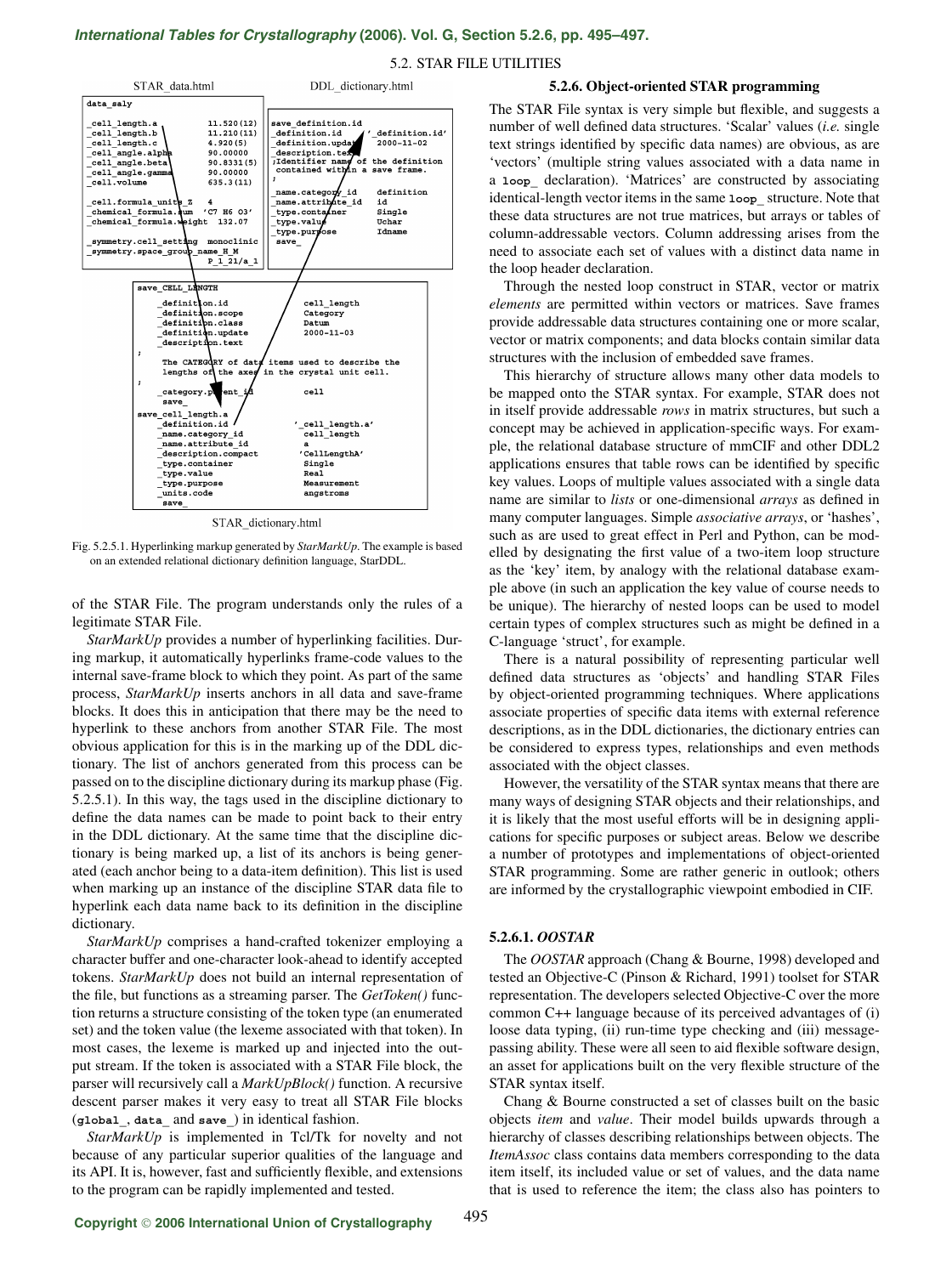previous and next elements to allow iteration. The *StarAssoc* class contains methods for manipulating STAR objects through setting and retrieval of data names and assignment of values. *DataBlock* is the class containing all the lower-order items and associations, and one or more such *DataBlock* classes comprise the *StarFile* class.

The *OOSTAR* approach also provides *Dictionary* and *DictionaryElement* classes so that STAR applications that do describe element attributes in external dictionary files can make use of such information.

Some sample applications were built with the class libraries of the *OOSTAR* toolset, and they are described in Chang & Bourne (1998). They include: simple converters of STAR data files to HTML pages with hyperlinks to associated dictionary entries; a query tool for retrieving the data values for a specific item specified by name within a specific data block; and a query mechanism that retrieves a set of items from a STAR loop structure and represents their values in an array, *i.e.* flattening if necessary any nested loops into a purely tabular presentation. These query tools are different from *Star Base* primarily in that they do not return the context in which the data are found in the original file – their interpretation depends on a detailed *a priori* understanding of the target file structure.

This approach is rather different from the canonical description of STAR given in this volume, and was never developed into fullblown applications (in part because the developers recognized that the Java language would provide a preferable platform for further development). Nevertheless, it provides interesting ideas for the developer considering building object-oriented applications for STAR Files.

### **5.2.6.2.** *CIF++*

*CIF++* was a small library of classes designed by Peter Murray-Rust during the time that DDL was being developed as a language for representing the properties and attributes of STAR data items (*e.g.* Murray-Rust, 1993). The purpose of this project was to demonstrate the design of data classes that represented real-world objects such as molecules and crystal cells. At a time when the structure of CIF was under intense discussion, many of the classes were potentially extensible to STAR features that were a superset of those found in CIF.

While these classes were never developed into fully functional applications, they demonstrated a potentially fruitful approach to model representation and gave rise to the idea of including methods in STAR dictionary definitions, thus allowing STAR applications to dynamically associate algorithmic relationships and operations with data objects by parsing the methods description in the dictionary definitions. This approach is currently being developed into a relational expression language for STAR called dREL (Spadaccini *et al.*, 2000).

The ideas behind *CIF++* were further developed in a class library for molecular representation called *Democritos*, and have informed the representation of molecular and crystal structure in Chemical Markup Language (CML) and in the structured document browser *Jumbo* (Murray-Rust, 1998).

The *CIF++* classes have been refactored into Java using the W3C document object model (W3C, 2004) and other DOM-like models. They are now based on an XML schema which is the abstraction of the formal DDL1 specification (Chapter 2.5).

These are available as part of the *Jumbo* distribution at http://cml.sf.net. The design involves an interface that would allow the C++ classes to be recreated from the Java.

### **5.2.6.3.** *CIFOBJ*

The *CIFOBJ* class library (Schirripa & Westbrook, 1996) was developed to provide an object view of the mmCIF dictionary and to complement the relational *CIFLIB* class library (Westbrook *et al.*, 1997) for handling mmCIF data. As such, it is very much tuned to crystallographic applications and it handles only the subset of STAR features used in CIF dictionaries. This does, however, include some limited handling of save frames, and is therefore a little more complex than applications interested only in CIF data input/output processing.

*CIFOBJ* has two components. The first builds a persistent store of objects of types item, subcategory, category and dictionary. Each such object is a container for all relevant attributes permitted for that object type. The object store is populated from the mmCIF dictionary by the *CIFOBJ* loader class (using methods provided by *CIFLIB*). This loader class assembles the dictionary objects and passes them to an object-storage manager. The second component of the *CIFOBJ* class library provides the methods necessary for building dictionary objects from the persistent store and for passing attribute strings to procedures concerned with establishing the integrity of data values.

The main reason for discussing this implementation here is to indicate the rapid growth in complexity needed to impose an application-specific object view on even a relatively simple STAR data structure. In generic prototype STAR projects such as *OOSTAR*, half a dozen or so classes and associated methods suffice to represent the highest-level abstract concepts implied in STAR constructions. In *CIFOBJ*, however, dozens of methods are associated with dictionary access. Dictionary-driven validation of an mmCIF numerical data value can involve:

(i) retrieval from the dictionary of the extended type declaration associated with the data item;

(ii) validation of the basic type (*i.e.* that it is indeed numeric) against the primitive data types supported by the dictionary;

(iii) validation of the extended type by regular-expression matching of the string representation of the value against the allowed patterns stored in the dictionary;

(iv) retrieval of any existing range constraints specified in the dictionary and comparison with the data value;

(v) location and evaluation of any associated standard uncertainty;

(vi) identification of the units in which the physical quantity is expressed;

(vii) if necessary, conversion of the units according to the conversion tables stored in the dictionary.

More complexity arises from the relationships between data items expressed through dictionary attributes such as name aliasing, parent–child dependencies and category membership.

Nevertheless, the complexity of these relationships is an indication of the richness of the metadata available through the dictionary approach, and the availability of well defined object representations simplifies the construction of well designed largescale application frameworks, such as underpin the Protein Data Bank (Berman, Battistuz *et al.*, 2002) and Nucleic Acid Database (Berman, Westbrook *et al.*, 2002).

# **5.2.6.4.** *starlib*

BioMagResBank (BMRB) is a repository for NMR spectroscopy data on proteins, peptides and nucleic acids at the University of Wisconsin – Madison (Ulrich *et al.*, 1989). For some time, NMR data sets have been exchanged within this environment using STAR Files; an NMRStar data dictionary to define the data names used for tagging NMR data is under development